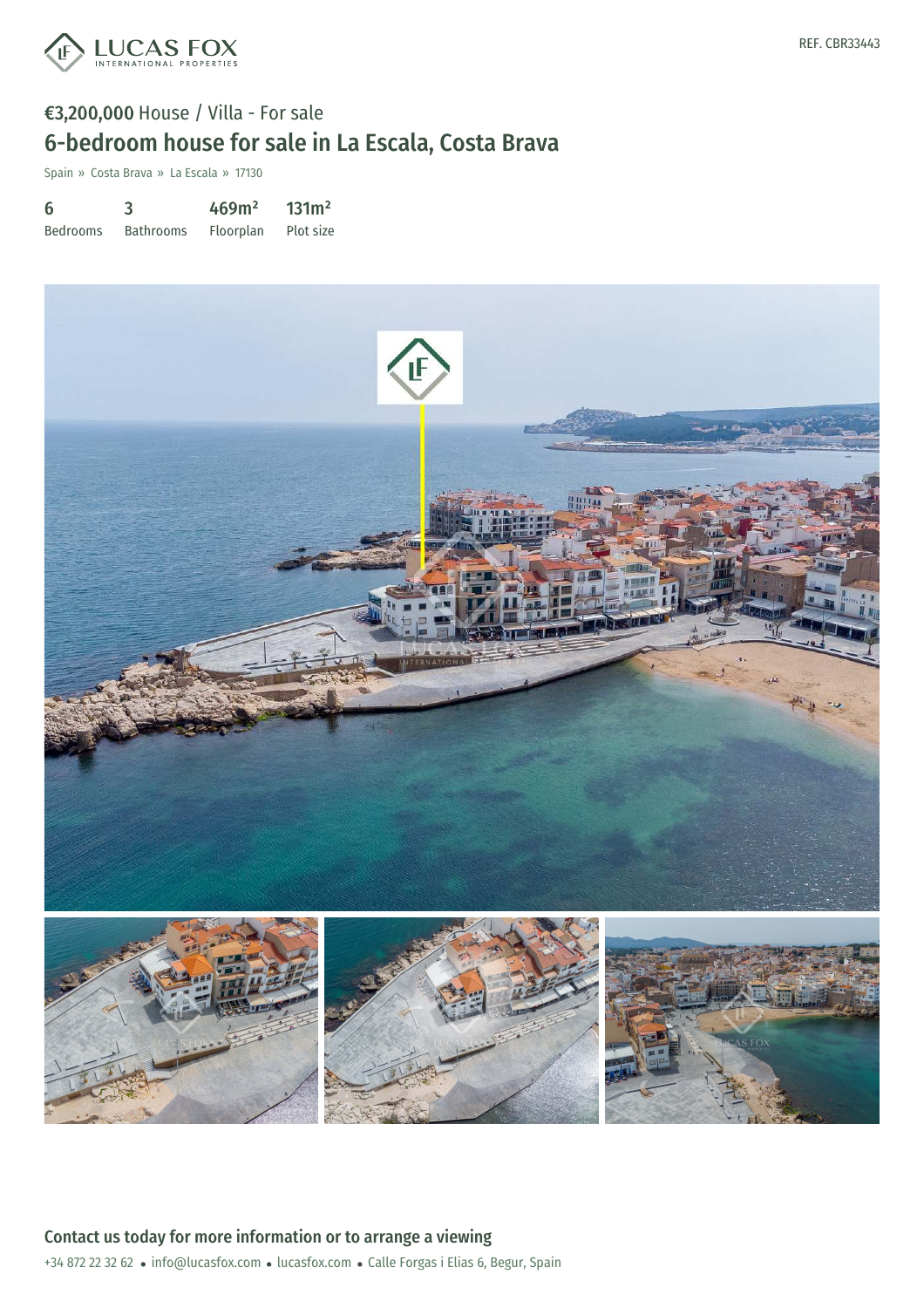

# €3,200,000 House / Villa - For sale 6-bedroom house for sale in La Escala, Costa Brava

Spain » Costa Brava » La Escala » 17130

| 6               | 3                | 469m <sup>2</sup> | 131m <sup>2</sup> |
|-----------------|------------------|-------------------|-------------------|
| <b>Bedrooms</b> | <b>Bathrooms</b> | Floorplan         | Plot size         |

#### **OVERVIEW**

### Spacious, elegant villa, in the old town of l'Escala, with magnificent views of the sea and the city.

On the seafront promenade and in the heart of the old town of L'Escala, we find this wonderful house from 1943 built on 4 levels and each one enjoying impressive views of the sea.

The ground floor consists of a large garage and a room that could be used as a business.

The first and second floors consist of several rooms and rooms with sea views.

The top floor consists of a spacious room with spectacular high ceilings and a large terrace with unbeatable views of the city, the sea and the Pyrenees.

The house needs renovation but has a lot of potential, either to create a permanent home or to separate it into several tourist apartments and generate significant income.

Do not hesitate to contact us to have all the information about this unique property in the heart of l'Escala.



[lucasfox.com/go/cbr33443](https://www.lucasfox.com/go/cbr33443)

Sea views, Terrace, High ceilings, Parking, Equipped Kitchen, Exterior, Views